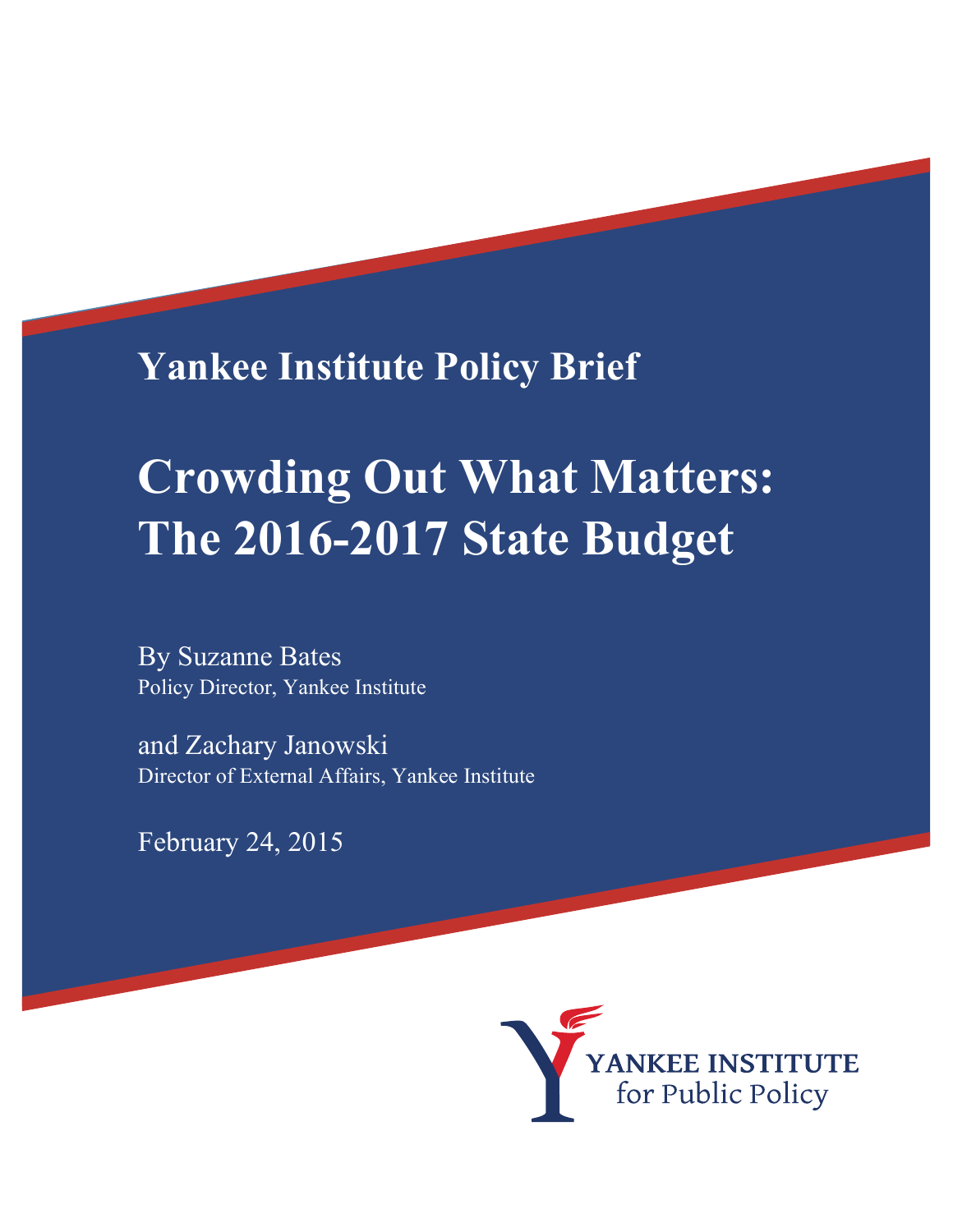#### **Introduction**

The two-year budget just proposed by Gov. Dannel Malloy contains the clearest warning signs yet that Connecticut must reform its public sector pay and benefits, as the growth in employee compensation continues to outpace the growth of state revenue.

In order to pay for these increased costs the state has had to both reduce spending in other areas and to increase taxes, primarily on businesses.

Connecticut is already overtaxed, and a recent Department of Revenue Services study shows the burden these high taxes impose on every segment of the population. Increased taxes will only further inhibit economic growth in Connecticut.

In addition, the state projects that in the next ten years Connecticut's working population will shrink, even as the population of people over the age of 65 is expected to increase by 55 percent. At the same time, the school-age population (future employment pool) is expected to decrease by 10 percent. $1$ 

Red flags are waving. State lawmakers should take into account the expected growth in state employee compensation as well as the projections about the state's population growth as they deliberate what to do with the governor's budget.

#### **Crowding Out Vital Functions**

The state's proposed budget calls for more state spending over the next two years, yet this same budget has been called "devastating" by progressive lawmakers.<sup>2</sup> That's because even with spending increases of 3.3 percent in 2016, and 3.1 percent in 2017, this year's budget still calls for deep cuts to social services and higher education.

So why is it that cuts are necessary, even as state spending continues to increase?

The answer: Runaway growth in just a few areas of the budget are "crowding out"<sup>3</sup> the other functions of state government – including social services, education, and transportation.<sup>4</sup>

<sup>&</sup>lt;sup>1</sup> Connecticut Office of Policy and Management. "2016-2017 Biennium Economic Report of the Governor." Feb. 18,<br><sup>2</sup> Stuart, Christine. Lawmakers Have Harsh Words For Malloy's Proposals To Reduce Safety Net Funding.

CTNewsJunkie.com. Feb. 20, 2015.

http://www.ctnewsjunkie.com/archives/entry/lawmakers\_have\_harsh\_words\_for\_malloys\_proposals\_to\_reduce safety net fundi/

 $3$  The term "crowding out" is used by progressives like California's David Crane and scholars such as Daniel DiSalvo at the Manhattan Institute. See for example, "Government Crowded Out: How Employee Compensation Costs Are Reshaping State and Local Government," at http://www.manhattan-institute.org/html/cr\_77.htm#.VOtP2bPF90w.<br><sup>4</sup> Crowding out can also refer to how the growth of the public sector can hurt the private sector, which is also

occurring in Connecticut.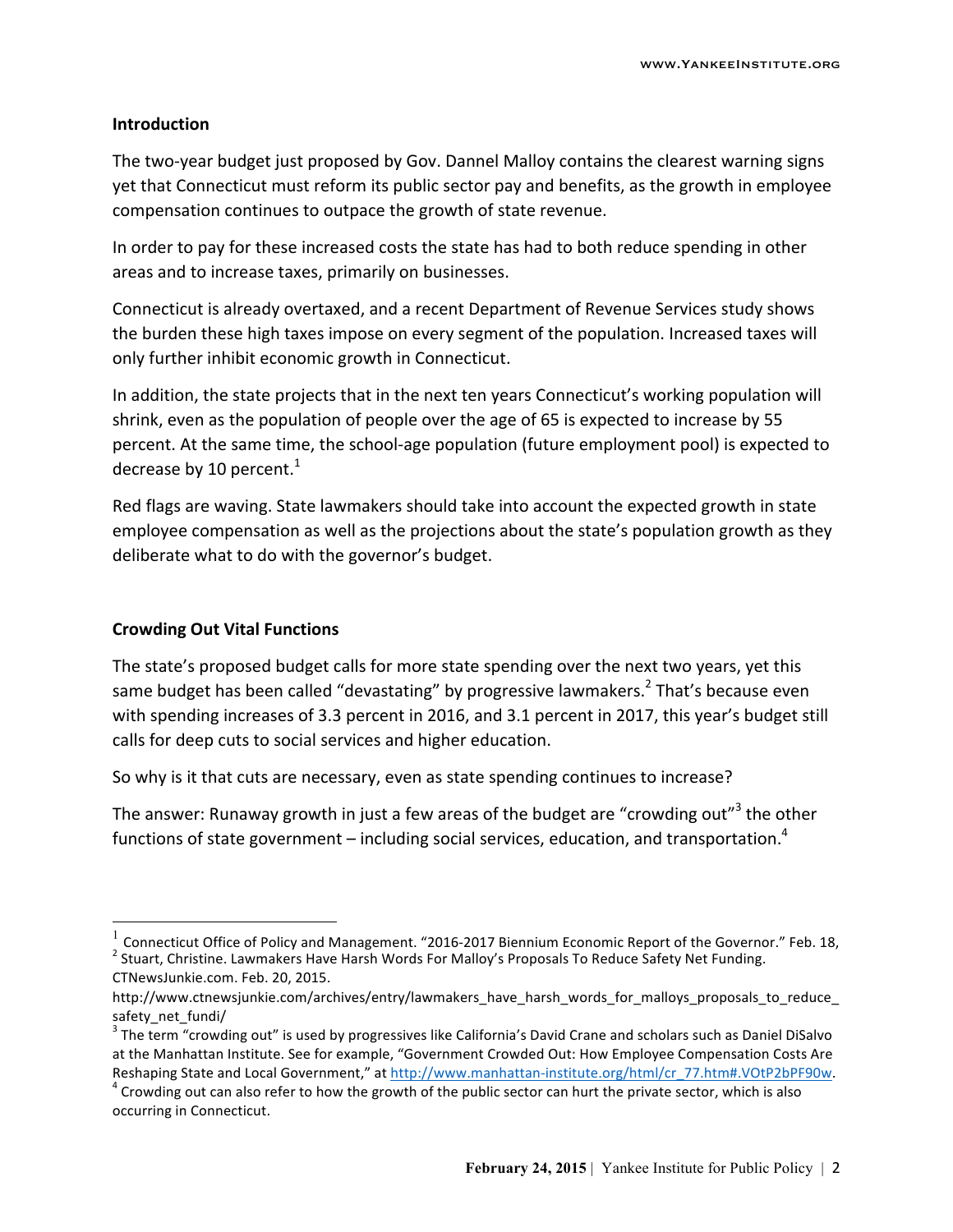In Connecticut, this runaway growth is occurring primarily in two areas: (1) State employee compensation, especially benefits; and (2) the repayment of debt.

The cost of employee pay, benefits and debt service will increase \$565 million from 2015 to 2016 – exceeding the \$521 million proposed increase in overall spending. That means, even with increased spending, other areas of the budget will have to be cut.

In particular, the cost of state employee benefits is growing at a rate of 10 percent a year, which is far faster than the growth in tax receipts. If this segment of the budget is allowed to continue to out-pace the growth of revenues, the state will be forced into even greater reductions in other spending, or into further tax increases.

**Recommendation:** State lawmakers must address the growth in state employee compensation this year, rather than continuing to push the issue into the future. Employee and retiree cost-sharing for health benefits should increase, and cost of living increases should be phased out for pensions over the median state income.<sup>5</sup>

# **The Growing Size of Government**

Although Gov. Malloy deserves credit for slowing the rate of growth in state government, he cannot claim credit for "cuts" as taxpayers generally understand them. The budget reduces the planned rate of growth in government spending – often called the "current services budget" – but those cuts aren't deep enough to constitute actual cuts in state spending from the previous year.

Based on the growth estimates provided by the administration<sup>6</sup>, if the proposed budget is adopted Connecticut government spending will have increased 135 percent between 1996 and 2017. Spending per person is up 118 percent.

During the Malloy administration alone, per-person spending is up 14 percent.

Because it was impossible to sustain this growth through existing revenue streams, state lawmakers increased taxes. To keep future spending growth in check, the state should budget for future cost-cutting.

When announcing the budget, Office of Policy and Management Secretary Ben Barnes made a revealing point. He said that the severance cost of laying off state employees is often a quarterto a half-year of salary, limiting the immediate savings from that approach.<sup>7</sup>

!!!!!!!!!!!!!!!!!!!!!!!!!!!!!!!!!!!!!!!!!!!!!!!!!!!!!!!!!!!!

 $^5$  All recommendations are listed in Appendix A.<br> $^6$  The administration adjusted these budget numbers to exclude the federal portion of Medicaid costs. This adjustment undercounts the impact of Medicaid cost growth relative to the rest of the budget.

 $<sup>7</sup>$  OPM secretary media budget briefing, Feb. 18 2015.</sup>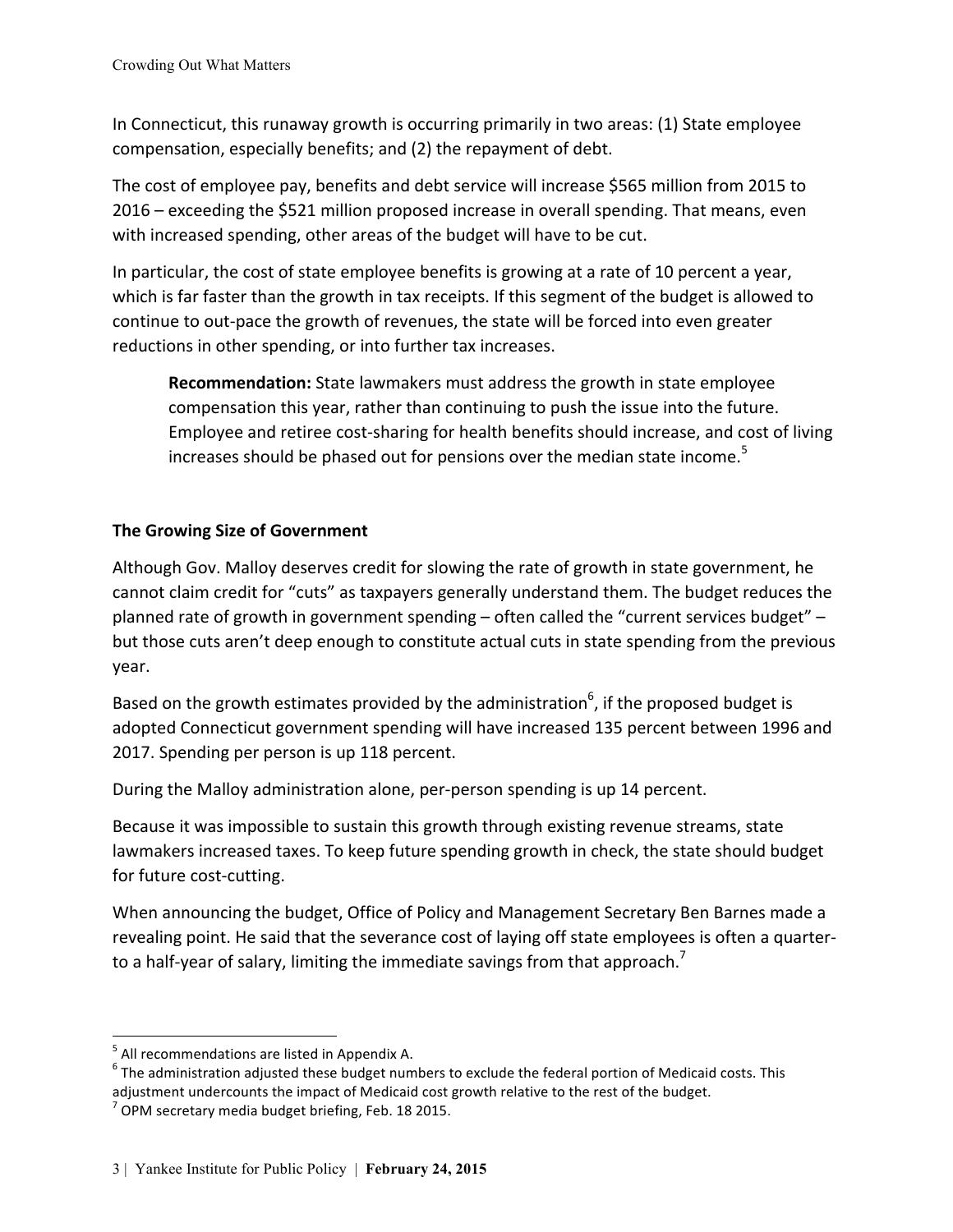The lack of flexibility in managing the state government workforce contributes to its costs, especially because state employees often collect benefits worth between a third and half of their salary.

**Recommendation:** Budget \$3.5 million, about .1 percent of payroll, to fund severance costs for employees who work in low-need areas; are unproductive; or fail to meet basic employment standards (i.e., commit crimes or otherwise violate the public's trust).

Over time a rebalancing of the state workforce could pay for needs like more engineers and project managers in the Department of Transportation to complete essential projects.

Recommendation: Make additional cuts totaling \$58 million. (See Appendix A for details.)

#### **Our Spiraling Debt**

!!!!!!!!!!!!!!!!!!!!!!!!!!!!!!!!!!!!!!!!!!!!!!!!!!!!!!!!!!!!

For the past two years, Connecticut has put off paying back a portion of its debt. This year the cost of that decision is realized. Debt service payments have increased by 7.7 percent (or \$148 million) this year, even as the state plans to increase its bonded debt.

Connecticut has significantly more debt per capita at the state level than other states. In the governor's economic report, Connecticut's debt is pegged at \$32 billion, or \$8,898 per person. This is more than double the fifty state average, which is \$3,661 per person.<sup>8</sup>

The cost of this debt is considerable. In 2016, the state expects to spend \$2.4 billion on interest and principal, with another \$2.6 billion in 2017. That represents 12 percent of total state spending in 2016, and 13 percent in 2017. As the state ramps up its transportation spending and borrowing, this number is likely to increase even further.

**Recommendation:** Delay all bonding by six months to reduce debt service, saving about \$15 million in the first year and \$90 million in the second. Use bond premiums to reduce net borrowing (rather than paying debt service) at a cost of \$150 million in the first year and \$135 in the second year.

In addition, there are significant liabilities in the state's two pension funds, and in its retiree healthcare fund. According to the state budget, the balance in the teacher's retirement fund is expected to be below its current balance by 2017, which means the state will have additional pension liabilities. However, this projection is based on a conservative estimate of returns on investments. The state employee retirement fund assumes much higher returns, which allows a much more optimistic projection that the fund will end 2017 in a better position than it is in now.

 $8$  Connecticut Office of Policy and Management. "2016-2017 Biennium Economic Report of the Governor." Feb. 18, 2015. Hartford, Connecticut. These numbers are from FY 2012, which are the most recent available.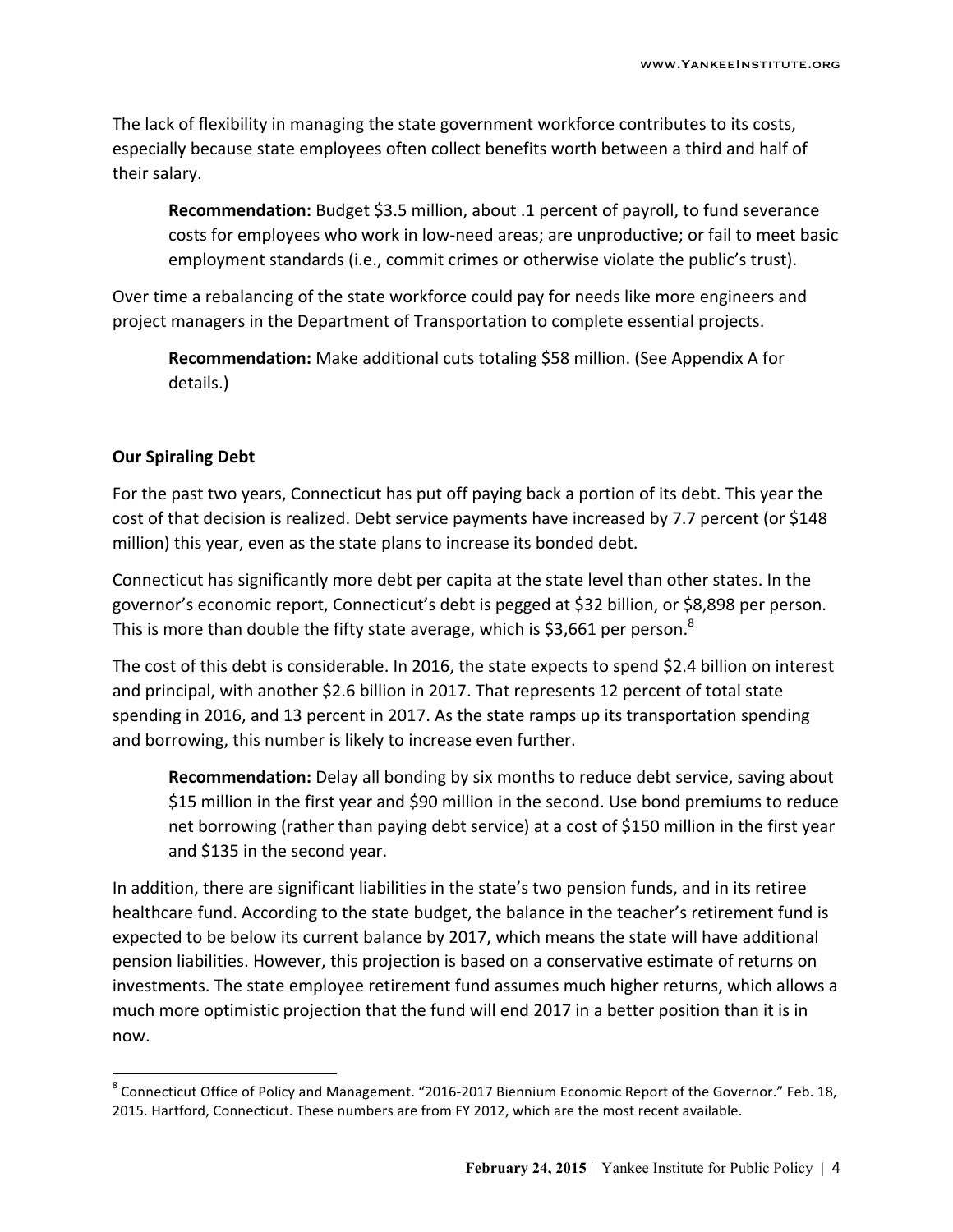**Recommendation:** Over time, all pension funds should move to an expected 4 percent rate of return, which is considered a safe rate and is used by private pension funds.

**Recommendation:** Bill agencies for 5 percent of fringe benefits, excluding agencies that already pay full cost. Offer agencies to a \$1 increase in their budgets for every \$2 of fringe benefits saved.

# **The Tax Burden**

The growth of government increases the tax burden on the people of Connecticut. A select few have the luxury of leaving Connecticut to avoid this growing burden, but that only leaves more for the rest of us to pay. $9$ 

The proposed budget makes a positive move by eliminating the business entity tax, which is biased against small and new businesses. But the budget makes Connecticut less attractive for large employers, by increasing the effective corporate tax rate on many successful businesses.

**Recommendation:** Cancel \$377 million in "economic development" borrowing and put the debt-service savings toward canceling these tax increases, about \$15 million in FY2017 and \$30 million in following years. Cut an additional \$13 million from the DECD budget. Eliminate the corporate tax surcharge as a first step toward real economic development, more jobs and better pay.

The budget also makes a complicated series of adjustments to the sales tax. Rather than cutting the sales tax and increasing other taxes, leave taxes in place at current rates until the Tax Review Committee reports on comprehensive tax reform.

**Recommendation:** Remove the sales tax cuts (and compensating tax increases) from the proposed budget.

# **Educating Our Children**

!!!!!!!!!!!!!!!!!!!!!!!!!!!!!!!!!!!!!!!!!!!!!!!!!!!!!!!!!!!!

Even as the number of school children in Connecticut shrinks, costs continue to increase. Lawmakers must find ways to reduce state mandates on cities and towns so that they can adjust their education budgets to meet the needs of their local populations.

One way to reduce education costs is for education dollars to "follow the child." Currently, school districts that lose students to magnet, charter, private, or other public schools nevertheless continue to receive money for those students. This creates bad incentives for school districts, since those districts are rewarded when students leave failing schools for better

 $9$  See High Taxes Hurt, Yankee Institute Policy Brief, Feb. 11, 2015.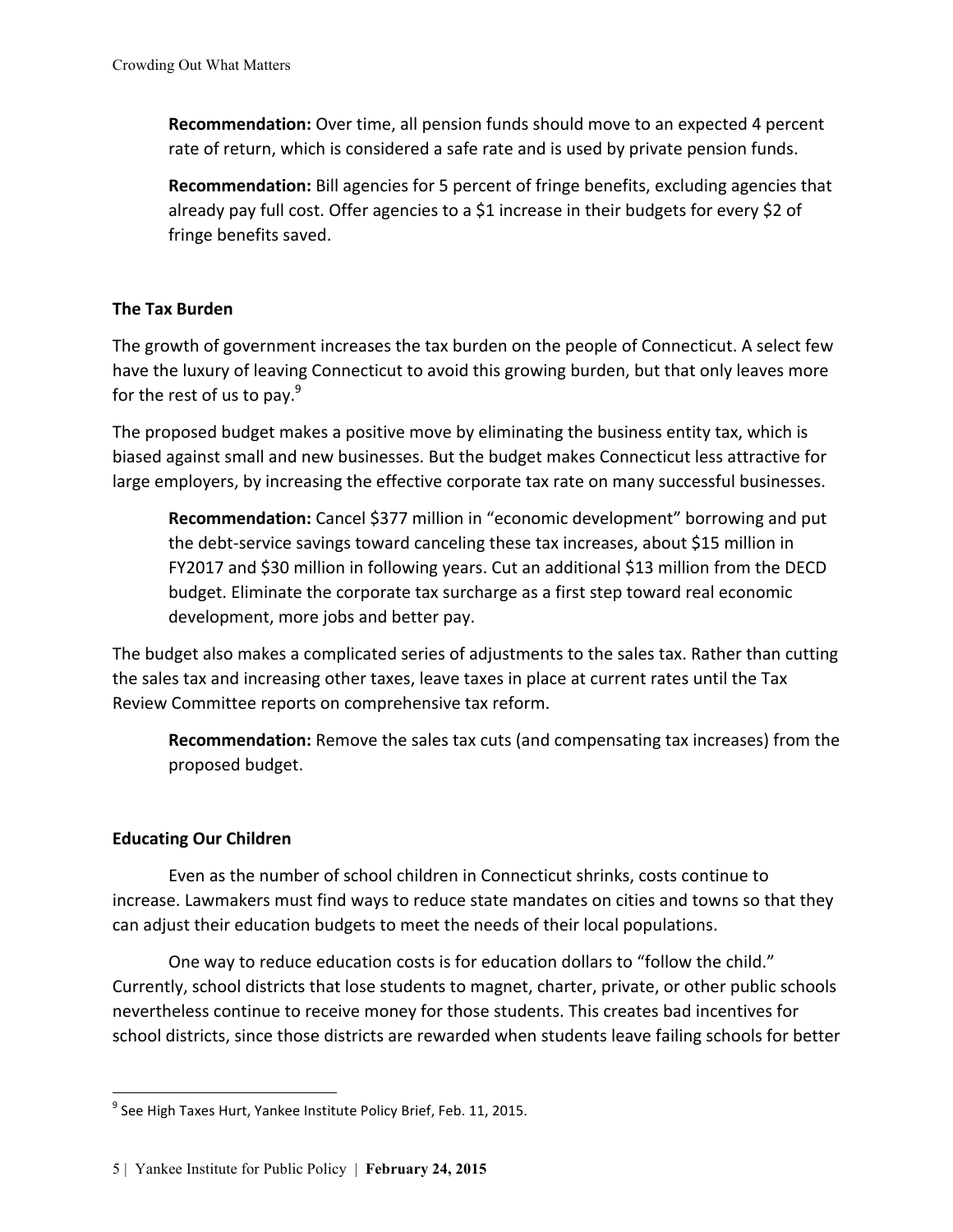alternatives. Over time, this double-funding should be reduced, so that eventually school districts are no longer funded for students who attend school elsewhere.

**Recommendation:** Reduce "phantom student" grants by 10 percent to save \$18 million per year.

#### **Improving Our Healthcare**

One positive change in the budget involves shifting some residents from Medicaid to the state's insurance exchange. Medicaid has notorious problems with access to care, which are only likely to become worse with additional provider cuts. The state should move toward a smaller Medicaid program that can more effectively meet the needs of residents who receive coverage.

**Recommendation:** Move additional Medicaid recipients onto the insurance exchange. Split the savings between Medicaid providers and taxpayers. In other words, eliminate provider cuts in favor of narrowing the scope of Medicaid to those most in need.

This budget doubles down on a gimmicky, ethically dubious tax – which taxes hospitals and redistributes money between them solely for the purpose of increasing their costs, in order to extract more money from the federal government. In other words, the tax inflates healthcare costs to increase reimbursements, a practice the state would likely discourage – and even prosecute – among its own providers.

**Recommendation:** Keep the hospital tax at current levels to make it easier to eliminate in the future.

Rather than increasing access to health care, the state Office of Health Care Access actually limits it – as seen most recently when its interference caused the cancellation of a large planned investment in Connecticut hospitals.

**Recommendation:** Eliminate the Office of Health Care Access for savings of about \$2 million.

#### **Empowering Our Poor**

Connecticut often takes an indirect approach to helping the poor. A more effective and empowering approach puts more money in people's pockets through the existing Earned Income Tax Credit program, which makes employment more attractive to the working poor.

**Recommendation:** End the connection between the state and federal EITC. Instead the state should pay workers 6.35 percent on the first \$15,000 in income (\$30,000 for married couples) through their paychecks. Cut non-Medicaid human services spending by \$100 million to pay for the expansion.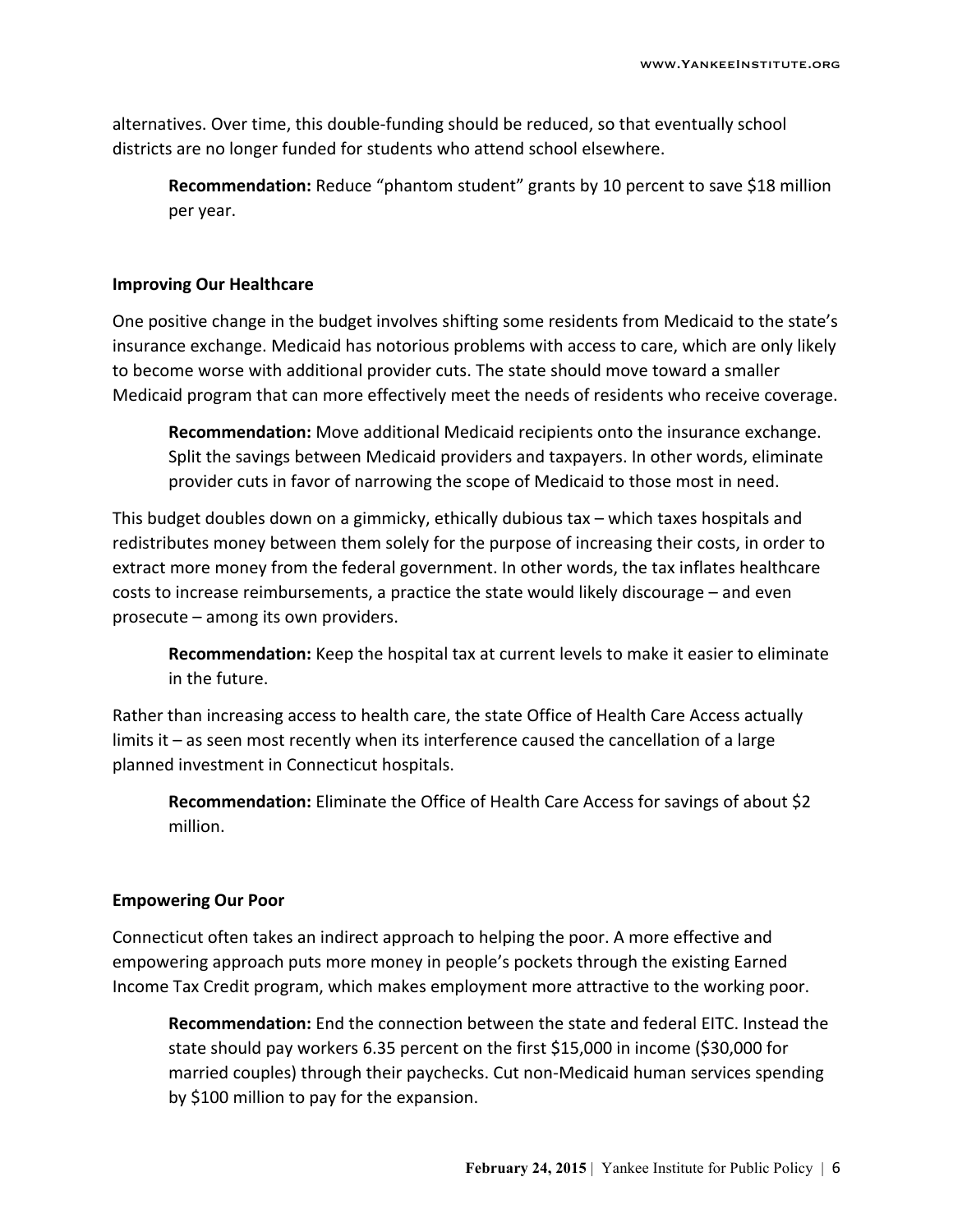## **Helping Those Who Need It**

The Department of Developmental Services is perhaps the agency that suffers the most from the inflexibility and high cost of the state workforce. State-run facilities for people with the greatest need cost 2 to 2.5 times the cost of similar care from private providers. There is a long waiting list for state services. Over time we should shift most DDS clients to private providers. Doing so will enable the state to serve more people for less money.

## **Improving Our Transportation**

The governor has proposed an ambitious transportation program. There is good reason for this - the state's aging and crumbling infrastructure is in urgent need of repair. But the governor does not say how he will pay for this plan, and under current revenue projections the special transportation fund will be depleted by 2018.

**Recommendation:** The state should use tolls and congestion pricing to pay for its infrastructure needs. At the same time it should also reduce the gas tax so that Connecticut's fuel pump prices are more competitive regionally. For each dollar raised through tolls or congestion pricing, the state should cut other taxes by a dollar. This more fairly distributes the cost of infrastructure upgrades, by charging those who use the infrastructure most.

In addition, one of the largest projects planned for the next five years is the expansion of the New Haven to Springfield rail line. According to Department of Transportation projections, this line is expected to carry 3,500 passengers a day, while the cost to preserve and expand the line is projected to be \$1.58 billion. That's more than \$450,000 per passenger.

Meanwhile, projected spending over the next five years for the New York-New Haven corridor is projected to be \$890 million. This region sees by far the most congestion, while around 150,000 rail passengers are frustrated daily by delays and other maintenance issues. The state should reprioritize its spending so that the greatest needs are addressed first.

**Recommendation:** Cancel plans to redevelop the New Haven to Springfield rail line and instead concentrate spending first on the state's most pressing needs. In particular, more spending should be focused on the roads and rail needs in Fairfield County, where there is insufficient transportation infrastructure for the current population.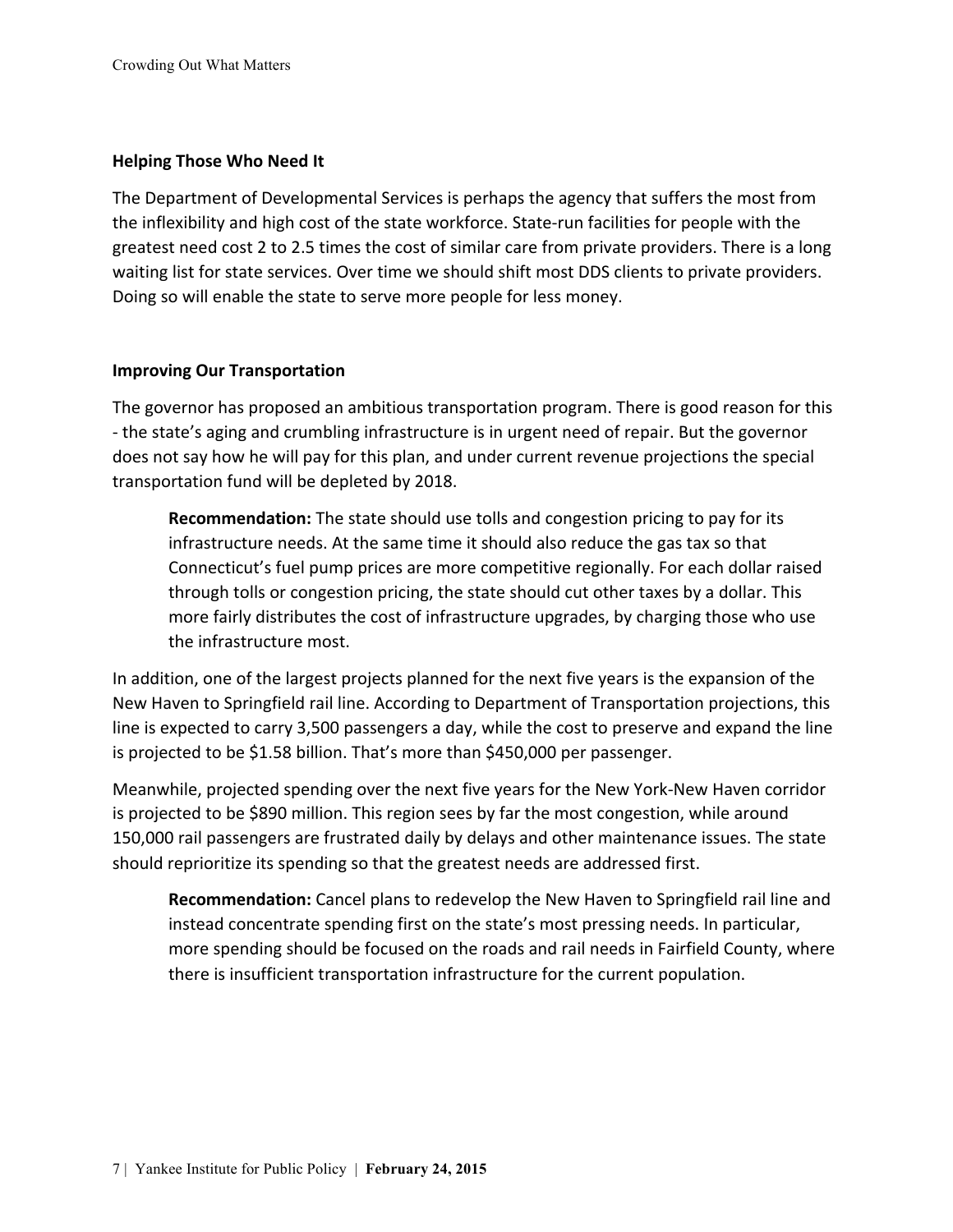#### **Restructuring the Department of Corrections**

The governor expects to see savings in corrections based on changes in his proposed "second chance" initiative, which would divert non-violent offenders into community or other rehabilitation programs. The state would increase the number of parole officers and also the number of members on the parole board. As the number of inmates in jail continues to drop, the state should decrease the number of prison guards.

**Recommendation:** State lawmakers should continue to find safe, sensible ways to divert non-violent offenders from the prison system, and should also reduce the number of prison guards.

#### **Looking\*Ahead**

There are several good things in the governor's proposed budget – such as the elimination of the business entity tax. The tax raises very little revenue, and is a nuisance tax for Connecticut's businesses. Likewise, although the proposal to reduce incarcerations for non-violent offenders is in a preliminary stage, is has merit, as does moving some residents off Medicaid and onto the state's healthcare exchange.

But the state still relies far too heavily on gimmicks to keep state spending afloat, including using bond premiums as operating revenue, and pushing more spending off the books to keep the budget under the spending cap.

There are many common sense ways that state lawmakers could significantly reduce the state budget. Lawmakers should begin by acknowledging the negative impact on the state's finances of the growing cost of state employee salaries and benefits. Without sensible and meaningful reform, these costs will increasingly crowd out vital government services, even as taxpayers are forced to pay more and more to subsidize a government that offers them less and less.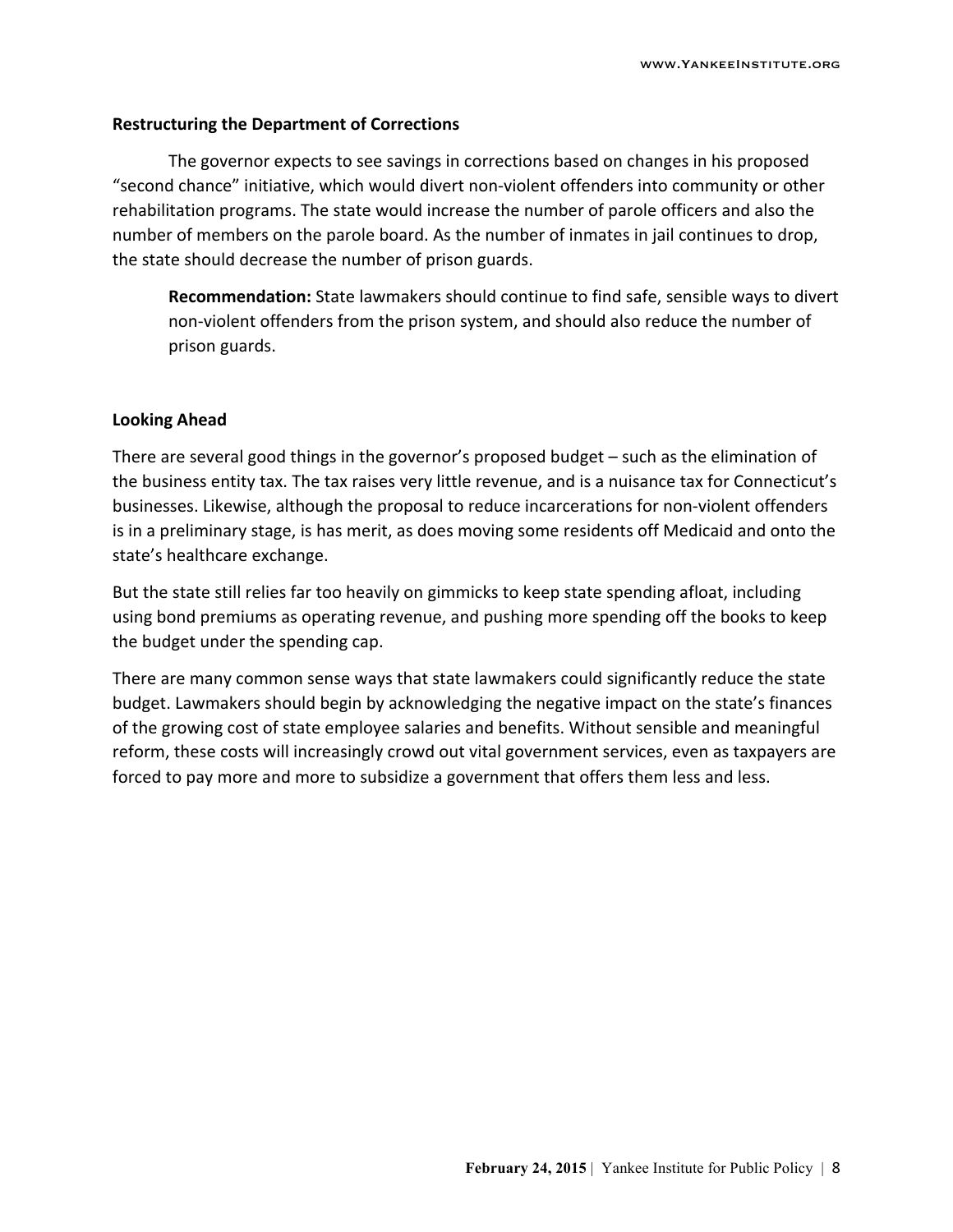## Appendix A: Recommendations

- **Recommendation:** State lawmakers must address the growth in state employee compensation this year, rather than continuing to push the issue into the future. Employee and retiree cost-sharing for health benefits should increase, and cost of living increases should be phased out for pensions over the median state income.
- **Recommendation:** Budget \$3.5 million, about .1 percent of payroll, to fund severance costs for employees who work in low-need areas; are unproductive; or fail to meet basic employment standards (i.e., commit crimes or otherwise violate the public's trust).
- **Recommendation**: Make additional cuts totaling \$58 million distributed across the Legislative (\$5 million) and Judicial Branches (\$15 million), plus general government (\$5 million), regulation and protection (\$5 million), DEEP (\$1 million), Department of Housing (\$3 million), technical high schools (\$2 million), Office of Early Childhood (\$3 million), UConn (\$2 million), UConn Health Center (\$1 million), community colleges (\$8 million), state universities (\$4 million) and Department of Correction (\$2 million).
- **Recommendation**: Delay all bonding by six months to reduce debt service, saving about \$15 million in the first year and \$90 million in the second. Use bond premiums to reduce net borrowing (rather than paying debt service) at a cost of \$150 million in the first year and \$135 in the second year.
- **Recommendation**: Over time, all pension funds should move to an expected 4 percent rate of return, which is considered a safe rate and is used by private pension funds.
- Recommendation: Bill agencies for 5 percent of fringe benefits, excluding agencies that already pay full cost. Offer agencies to a \$1 increase in their budgets for every \$2 of fringe benefits saved.
- **Recommendation**: Cancel \$377 million in "economic development" borrowing and put the debt-service savings toward canceling these tax increases, about \$15 million in FY2017 and \$30 million in following years. Cut an additional \$13 million from the DECD budget. Eliminate the corporate tax surcharge as a first step toward real economic development, more jobs and better pay.
- **Recommendation**: Remove the sales tax cuts (and compensating tax increases) from the proposed budget.